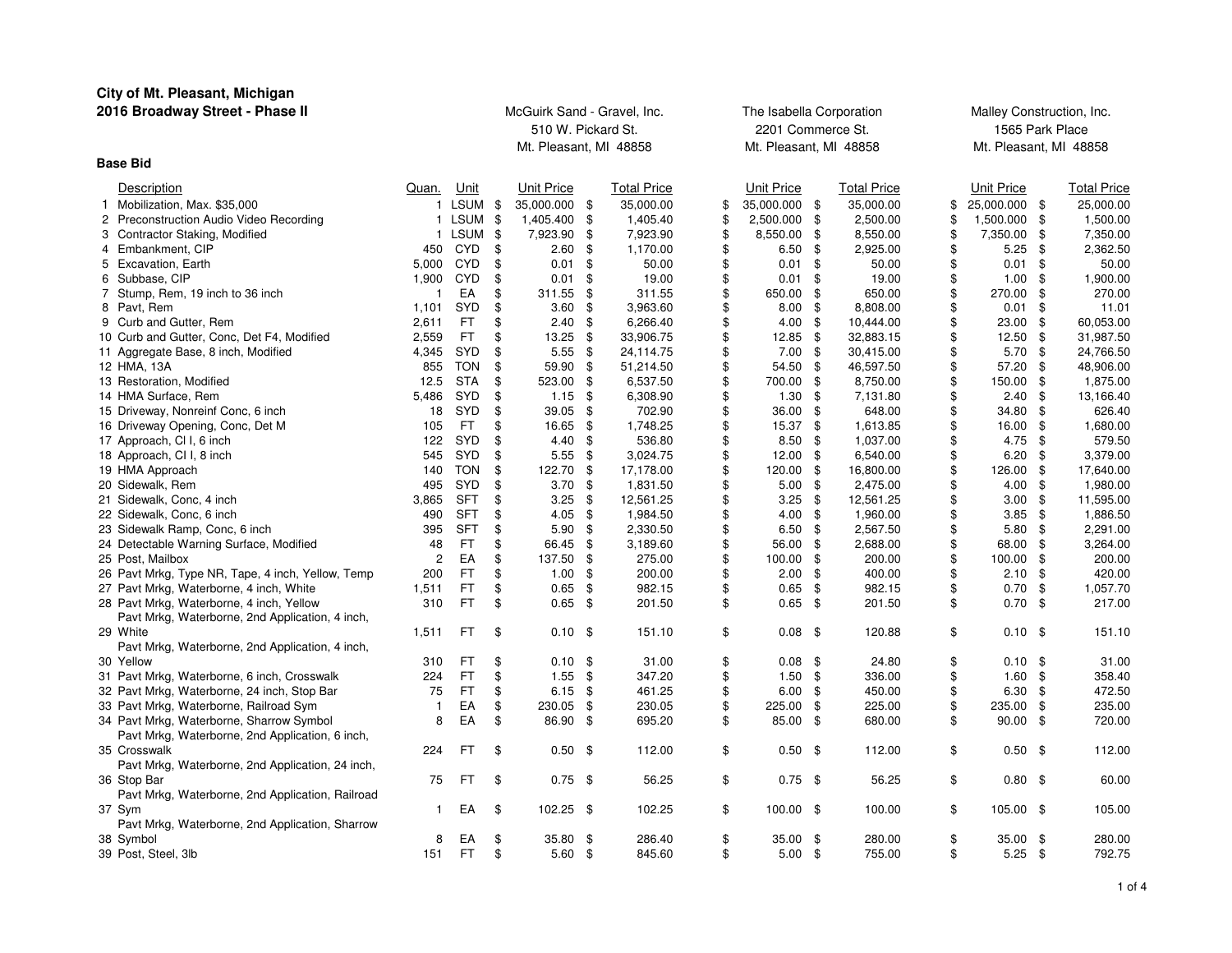| 40 Band, Sign                                        |                | EA         | \$  | 76.70      | -\$  | 76.70      | \$<br>$20.00$ \$    |     | 20.00      | \$<br>$21.00$ \$  |     | 21.00      |
|------------------------------------------------------|----------------|------------|-----|------------|------|------------|---------------------|-----|------------|-------------------|-----|------------|
| 41 Sign, Type II, Rem                                | 9              | EA         | \$  | 15.35 \$   |      | 138.15     | \$<br>40.00 \$      |     | 360.00     | \$<br>42.00 \$    |     | 378.00     |
| 42 Sign, Type IIA                                    | 13             | <b>SFT</b> | \$  | 18.40 \$   |      | 239.20     | \$<br>$50.00$ \$    |     | 650.00     | \$<br>52.50       | \$  | 682.50     |
| 43 Sign, Type III, Rem                               | 8              | EA         | \$  | 15.35      | \$   | 122.80     | \$<br>40.00         | \$  | 320.00     | \$<br>42.00       | \$  | 336.00     |
| 44 Sign, Type IIIA                                   | 19             | <b>SFT</b> | \$  | 18.40      | \$   | 349.60     | \$<br>18.00         | -\$ | 342.00     | \$<br>21.00       | \$  | 399.00     |
| 45 Sign, Type IIIB                                   | 39             | <b>SFT</b> | \$  | 16.35 \$   |      | 637.65     | \$<br>$20.00$ \$    |     | 780.00     | \$<br>$21.00$ \$  |     | 819.00     |
| Barricade, Type III, High Intensity, Double Sided,   |                |            |     |            |      |            |                     |     |            |                   |     |            |
| 46 Lighted, Furn                                     | 8              | EA         | \$  | 35.80 \$   |      | 286.40     | \$<br>85.00 \$      |     | 680.00     | \$<br>90.00       | \$  | 720.00     |
| Barricade, Type III, High Intensity, Double Sided,   |                |            |     |            |      |            |                     |     |            |                   |     |            |
| 47 Lighted, Oper                                     | 8              | EA         | \$  | $5.10$ \$  |      | 40.80      | \$<br>$5.00$ \$     |     | 40.00      | \$<br>5.00        | \$  | 40.00      |
| 48 Plastic Drum, High Intensity, Furn                | 25             | EA         | \$  | $11.25$ \$ |      | 281.25     | \$<br>$25.00$ \$    |     | 625.00     | \$<br>10.50       | \$  | 262.50     |
| 49 Plastic Drum, High Intensity, Oper                | 25             | EA         | \$  | 1.00       | \$   | 25.00      | \$<br>$1.00$ \$     |     | 25.00      | \$<br>1.00        | \$  | 25.00      |
| 50 Minor Traf Devices                                | $\mathbf{1}$   | LSUM \$    |     | 19,650.00  | \$   | 19,650.00  | \$<br>6,550.00      | \$  | 6,550.00   | 2,000.00          | \$  | 2,000.00   |
| 51 Traf Regulator Control                            | $\mathbf{1}$   | LSUM       | \$  | 4,500.00   | \$   | 4,500.00   | 500.00              | \$  | 500.00     | \$<br>1,600.00    | \$  | 1,600.00   |
| 52 Sign, Type B, Temp, Prismatic, Furn               | 314            | <b>SFT</b> | \$  | 3.05       | \$   | 957.70     | \$<br>3.00          | \$  | 942.00     | \$<br>3.20        | \$  | 1,004.80   |
| 53 Sign, Type B, Temp, Prismatic, Oper               | 314            | <b>SFT</b> | \$  | 1.00       | \$   | 314.00     | \$<br>$0.50$ \$     |     | 157.00     | \$<br>0.48        | \$  | 150.72     |
| 54 Sign, Type B, Temp, Prismatic, Special, Furn      | 38             | <b>SFT</b> |     | 5.10       | \$   | 193.80     | \$<br>4.00          | \$  | 152.00     | \$<br>4.95        | \$  | 188.10     |
| 55 Sign, Type B, Temp, Prismatic, Special, Oper      | 38             | <b>SFT</b> |     | 1.00       | \$   | 38.00      | \$<br>0.50          | \$  | 19.00      | \$<br>0.48        | \$  | 18.24      |
| 56 Subgrade Undercutting, Type II                    | 200            | <b>CYD</b> | \$  | 18.50      | \$   | 3,700.00   | 15.00               | \$  | 3,000.00   | \$<br>13.70       | \$  | 2,740.00   |
| 57 Hand Patching                                     | 10             | <b>TON</b> | \$. | 204.50     | \$   | 2,045.00   | 200.00              | \$  | 2,000.00   | \$<br>210.00      | -\$ | 2,100.00   |
| 58 Maintenance Gravel                                | 200            | <b>TON</b> | \$  | 17.80      | \$   | 3,560.00   | \$<br>$5.00$ \$     |     | 1,000.00   | \$<br>14.00       | \$  | 2,800.00   |
| 59 Dr Structure, Rem                                 | $\overline{4}$ | EA         | \$  | 365.50     | \$   | 1,462.00   | \$<br>350.00 \$     |     | 1,400.00   | \$<br>200.00      | \$  | 800.00     |
| 60 Sewer, Rem, Less than 24 inch                     | 502            | <b>FT</b>  | \$  | 8.05       | \$   | 4,041.10   | $12.00$ \$          |     | 6,024.00   | \$<br>6.00        | \$  | 3,012.00   |
| 61 Erosion Control, Inlet Protection, Fabric Bag     | 8              | EA         | \$  | 106.75 \$  |      | 854.00     | \$<br>100.00        | \$  | 800.00     | \$<br>100.00      | \$  | 800.00     |
| 62 Sewer, CI E, 12 inch, Tr Det B                    | 155            | <b>FT</b>  | \$  | 32.10      | \$   | 4,975.50   | \$<br>47.00 \$      |     | 7,285.00   | \$<br>33.00       | \$  | 5,115.00   |
| 63 Sewer, CI E, 18 inch, Tr Det B                    | 432            | <b>FT</b>  | \$  | 29.00      | \$   | 12,528.00  | \$<br>$51.00$ \$    |     | 22,032.00  | \$<br>45.00       | \$  | 19,440.00  |
| 64 Dr Structure Cover, Adj. Case 1                   |                | EA         | \$  | 392.30     | \$   | 392.30     | \$<br>450.00 \$     |     | 450.00     | \$<br>350.00      | \$  | 350.00     |
| 65 Dr Structure Cover, CB, Modified                  | 8              | EA         | \$  | 982.10     | \$   | 7,856.80   | 725.00 \$           |     | 5,800.00   | \$<br>715.00      | \$  | 5,720.00   |
| 66 Dr Structure Cover, SAN, Modified                 |                | EA         | \$  | 608.30 \$  |      | 608.30     | \$<br>625.00 \$     |     | 625.00     | \$<br>690.00      | \$  | 690.00     |
| 67 Dr Structure, 24 inch dia.                        | 3              | EA         | \$  | 839.60 \$  |      | 2,518.80   | \$<br>950.00 \$     |     | 2,850.00   | \$<br>900.00      | \$  | 2,700.00   |
| 68 Dr Structure, 48 inch dia.                        | 4              | EA         | \$  | 1,284.00   | \$   | 5,136.00   | \$<br>1,700.00 \$   |     | 6,800.00   | \$<br>1,500.00    | \$  | 6,000.00   |
| 69 Dr Structure, 60 inch dia.                        |                | EA         | \$  | 2,435.50   | - \$ | 2,435.50   | \$<br>$3,500.00$ \$ |     | 3,500.00   | \$<br>2,600.00 \$ |     | 2,600.00   |
| Dr Structure, Add Depth of 48 inch Dia, 8 foot to 15 |                |            |     |            |      |            |                     |     |            |                   |     |            |
| 70 foot                                              | 3              | EA         | \$  | 63.95 \$   |      | 191.85     | \$<br>275.00 \$     |     | 825.00     | \$<br>131.00      | \$  | 393.00     |
| 71 Gas/Water Shutoff Cover, Adj, Case 1              |                | EA         | \$  | 167.90     | -\$  | 839.50     | \$<br>250.00 \$     |     | 1,250.00   | \$<br>150.00      | \$  | 750.00     |
| 72 Water Valve, 4 inch                               |                | EA         | \$  | 1,099.80   | \$   | 1,099.80   | \$<br>3,500.00 \$   |     | 3,500.00   | \$<br>2,700.00    | \$  | 2,700.00   |
| 73 Sewer (San), 8 inch, Modified                     | 120            | <b>FT</b>  | \$  | $32.95$ \$ |      | 3,954.00   | \$<br>76.00 \$      |     | 9,120.00   | \$<br>60.00       | \$  | 7,200.00   |
| 74 Sewer (San), 6 inch, Modified                     | 30             | <b>FT</b>  | \$  | 33.35      | - \$ | 1,000.50   | \$<br>45.00         | -\$ | 1,350.00   | \$<br>48.00       | \$  | 1,440.00   |
| 75 Dr Structure (San), 48 inch, Modified             |                | EA         | \$  | 1,457.40   | \$   | 1,457.40   | \$<br>2,400.00      | \$  | 2,400.00   | 2,000.00          | \$  | 2,000.00   |
| 76 Testing (Allowance)                               |                | 1 LSUM \$  |     | 5,000.00   | \$   | 5,000.00   | \$<br>5,000.00 \$   |     | 5,000.00   | \$<br>5,000.00    | \$  | 5,000.00   |
| <b>TOTAL</b>                                         |                |            |     |            | \$   | 321,764.65 |                     |     | 347,710.63 |                   | \$  | 352,326.62 |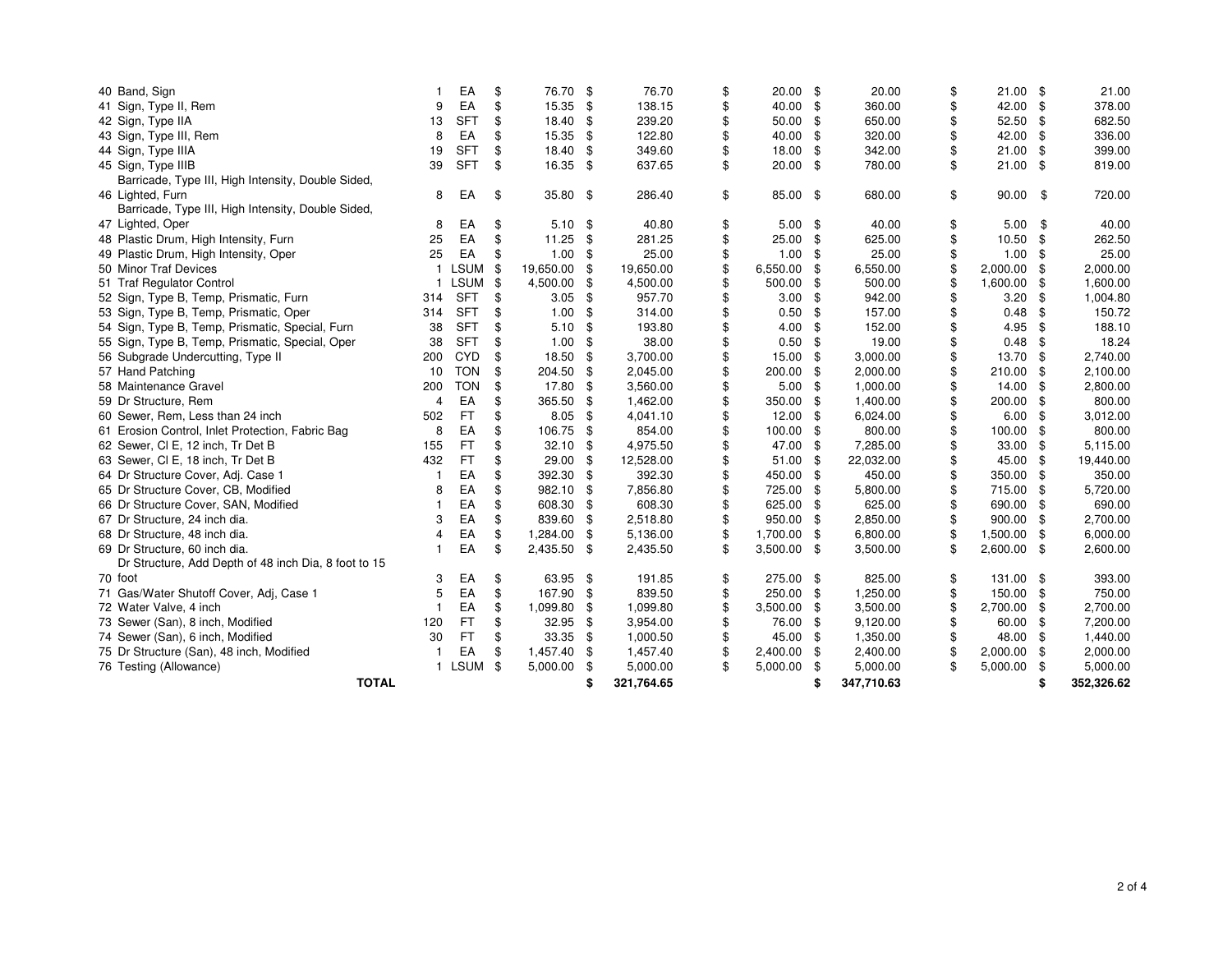|    |                                                                  |                |             | Crawford Contracting, Inc.  |                    | Robbin Harsh Excavating, Inc. |                 |                    |  |  |  |  |
|----|------------------------------------------------------------------|----------------|-------------|-----------------------------|--------------------|-------------------------------|-----------------|--------------------|--|--|--|--|
|    |                                                                  |                |             | PO Box 1909                 |                    |                               |                 | 9395 S. Clare Ave. |  |  |  |  |
|    | <b>Base Bid</b>                                                  |                |             | Mt. Pleasant, MI 48804-1909 |                    |                               | Clare, MI 48617 |                    |  |  |  |  |
|    | Description                                                      | Quan.          | Unit        | Unit Price                  | <b>Total Price</b> | Unit Price                    |                 | <b>Total Price</b> |  |  |  |  |
| 1. | Mobilization, Max. \$35,000                                      | 1              | <b>LSUM</b> | \$<br>30,070.00             | \$<br>30,070.00    | \$<br>24,000.00               | \$              | 24,000.00          |  |  |  |  |
|    | 2 Preconstruction Audio Video Recording                          |                | 1 LSUM      | \$<br>1,325.00              | \$<br>1,325.00     | \$<br>1,850.00                | \$              | 1,850.00           |  |  |  |  |
|    | 3 Contractor Staking, Modified                                   |                | 1 LSUM      | \$<br>8,550.00              | \$<br>8,550.00     | \$<br>3,500.00                | \$              | 3,500.00           |  |  |  |  |
|    | 4 Embankment, CIP                                                | 450            | <b>CYD</b>  | \$<br>5.00                  | \$<br>2,250.00     | \$<br>16.50                   | \$              | 7,425.00           |  |  |  |  |
|    | 5 Excavation, Earth                                              | 5,000          | <b>CYD</b>  | \$<br>0.01                  | \$<br>50.00        | \$<br>5.50                    | \$              | 27,500.00          |  |  |  |  |
| 6  | Subbase, CIP                                                     | 1,900          | <b>CYD</b>  | \$<br>0.01                  | \$<br>19.00        | \$<br>14.50                   | \$              | 27,550.00          |  |  |  |  |
|    | 7 Stump, Rem, 19 inch to 36 inch                                 | 1              | EA          | \$<br>400.00                | \$<br>400.00       | \$<br>350.00                  | \$              | 350.00             |  |  |  |  |
|    | 8 Pavt, Rem                                                      | 1,101          | <b>SYD</b>  | \$<br>10.00                 | \$<br>11,010.00    | \$<br>3.50                    | \$              | 3,853.50           |  |  |  |  |
|    | 9 Curb and Gutter, Rem                                           | 2,611          | FT          | \$<br>5.00                  | \$<br>13,055.00    | \$<br>1.00                    | \$              | 2,611.00           |  |  |  |  |
|    | 10 Curb and Gutter, Conc, Det F4, Modified                       | 2,559          | FT          | \$<br>13.40                 | \$<br>34,290.60    | \$<br>16.00                   | \$              | 40,944.00          |  |  |  |  |
|    | 11 Aggregate Base, 8 inch, Modified                              | 4,345          | <b>SYD</b>  | \$<br>7.13                  | \$<br>30,979.85    | \$<br>7.95                    | \$              | 34,542.75          |  |  |  |  |
|    | 12 HMA, 13A                                                      | 855            | <b>TON</b>  | \$<br>54.50                 | \$<br>46,597.50    | \$<br>67.50                   | \$              | 57,712.50          |  |  |  |  |
|    | 13 Restoration, Modified                                         | 12.5           | <b>STA</b>  | \$<br>1,111.00              | \$<br>13,887.50    | \$<br>850.00                  | \$              | 10,625.00          |  |  |  |  |
|    | 14 HMA Surface, Rem                                              | 5,486          | <b>SYD</b>  | \$<br>1.00                  | \$<br>5,486.00     | \$<br>2.25                    | \$              | 12,343.50          |  |  |  |  |
|    | 15 Driveway, Nonreinf Conc, 6 inch                               | 18             | <b>SYD</b>  | \$<br>40.00                 | \$<br>720.00       | \$<br>45.00                   | \$              | 810.00             |  |  |  |  |
|    | 16 Driveway Opening, Conc, Det M                                 | 105            | FT          | \$<br>21.00                 | \$<br>2,205.00     | \$<br>20.00                   | \$              | 2,100.00           |  |  |  |  |
|    | 17 Approach, Cl I, 6 inch                                        | 122            | SYD         | \$<br>6.10                  | \$<br>744.20       | \$<br>8.50                    | \$              | 1,037.00           |  |  |  |  |
|    | 18 Approach, CI I, 8 inch                                        | 545            | <b>SYD</b>  | \$<br>7.13                  | \$<br>3,885.85     | \$<br>9.00                    | \$              | 4,905.00           |  |  |  |  |
|    | 19 HMA Approach                                                  | 140            | <b>TON</b>  | \$<br>120.00                | \$<br>16,800.00    | \$<br>140.00                  | \$              | 19,600.00          |  |  |  |  |
|    | 20 Sidewalk, Rem                                                 | 495            | <b>SYD</b>  | \$<br>4.50                  | \$<br>2,227.50     | \$<br>9.00                    | \$              | 4,455.00           |  |  |  |  |
|    | 21 Sidewalk, Conc, 4 inch                                        | 3,865          | SFT         | \$<br>2.60                  | \$<br>10,049.00    | \$<br>3.75                    | \$              | 14,493.75          |  |  |  |  |
|    | 22 Sidewalk, Conc, 6 inch                                        | 490            | <b>SFT</b>  | \$<br>3.35                  | \$<br>1,641.50     | \$<br>5.00                    | \$              | 2,450.00           |  |  |  |  |
|    | 23 Sidewalk Ramp, Conc, 6 inch                                   | 395            | <b>SFT</b>  | \$<br>4.65                  | \$<br>1,836.75     | \$<br>5.00                    | \$              | 1,975.00           |  |  |  |  |
|    | 24 Detectable Warning Surface, Modified                          | 48             | FT          | \$<br>72.00                 | \$<br>3,456.00     | \$<br>95.00                   | \$              | 4,560.00           |  |  |  |  |
|    | 25 Post, Mailbox                                                 | $\overline{c}$ | EA          | \$<br>100.00                | \$<br>200.00       | \$<br>175.00                  | \$              | 350.00             |  |  |  |  |
|    | 26 Pavt Mrkg, Type NR, Tape, 4 inch, Yellow, Temp                | 200            | FT          | \$<br>1.00                  | \$<br>200.00       | \$<br>5.00                    | \$              | 1,000.00           |  |  |  |  |
|    | 27 Pavt Mrkg, Waterborne, 4 inch, White                          | 1,511          | FT          | \$<br>0.65                  | \$<br>982.15       | \$<br>0.85                    | \$              | 1,284.35           |  |  |  |  |
|    | 28 Pavt Mrkg, Waterborne, 4 inch, Yellow                         | 310            | FT          | \$<br>0.65                  | \$<br>201.50       | \$<br>1.00                    | \$              | 310.00             |  |  |  |  |
|    | Pavt Mrkg, Waterborne, 2nd Application, 4 inch,                  |                |             |                             |                    |                               |                 |                    |  |  |  |  |
|    | 29 White                                                         | 1,511          | FT          | \$<br>0.80                  | \$<br>1,208.80     | \$<br>0.15                    | - \$            | 226.65             |  |  |  |  |
|    | Pavt Mrkg, Waterborne, 2nd Application, 4 inch,                  |                |             |                             |                    |                               |                 |                    |  |  |  |  |
|    | 30 Yellow                                                        | 310            | FT          | \$<br>0.80                  | \$<br>248.00       | \$<br>0.15                    | \$              | 46.50              |  |  |  |  |
|    | 31 Pavt Mrkg, Waterborne, 6 inch, Crosswalk                      | 224            | FT          | \$<br>1.50                  | \$<br>336.00       | \$<br>1.85                    | \$              | 414.40             |  |  |  |  |
|    | 32 Pavt Mrkg, Waterborne, 24 inch, Stop Bar                      | 75             | FT          | \$<br>6.00                  | \$<br>450.00       | \$<br>8.00                    | \$              | 600.00             |  |  |  |  |
|    | 33 Pavt Mrkg, Waterborne, Railroad Sym                           | 1              | ЕA          | \$<br>225.00                | \$<br>225.00       | \$<br>350.00                  | \$              | 350.00             |  |  |  |  |
|    | 34 Pavt Mrkg, Waterborne, Sharrow Symbol                         | 8              | EA          | \$<br>85.00                 | \$<br>680.00       | \$<br>115.00                  | \$              | 920.00             |  |  |  |  |
|    | Pavt Mrkg, Waterborne, 2nd Application, 6 inch,                  |                |             |                             |                    |                               |                 |                    |  |  |  |  |
|    | 35 Crosswalk<br>Pavt Mrkg, Waterborne, 2nd Application, 24 inch, | 224            | FT          | \$<br>0.50                  | \$<br>112.00       | \$<br>0.75                    | \$              | 168.00             |  |  |  |  |
|    | 36 Stop Bar                                                      | 75             | FT          | \$<br>0.75                  | \$<br>56.25        | \$<br>1.15                    | \$              | 86.25              |  |  |  |  |
|    | Pavt Mrkg, Waterborne, 2nd Application, Railroad                 |                |             |                             |                    |                               |                 |                    |  |  |  |  |
|    | 37 Sym                                                           | $\mathbf{1}$   | EA          | \$<br>100.00 \$             | 100.00             | \$<br>250.00                  | - \$            | 250.00             |  |  |  |  |
|    |                                                                  |                |             |                             |                    |                               |                 |                    |  |  |  |  |